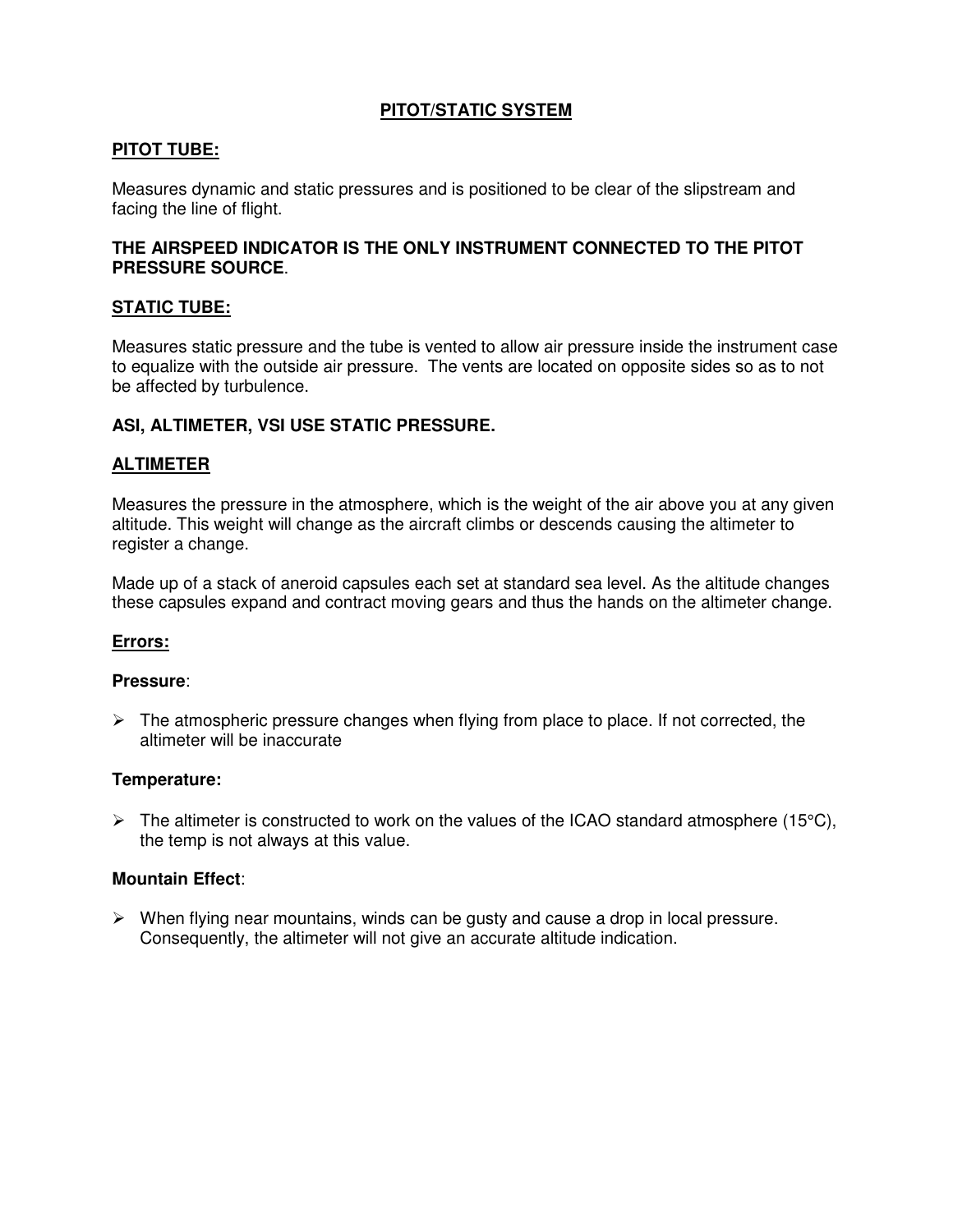# **AIRSPEED INDICATOR**

Tells the pilot how fast they are travelling through the air and not over the ground and is measured in knots and miles per hour. Measures the difference between pressures in the pitot and static tubes.

The reading on the airspeed indicator is referred to as the Indicated Airspeed (IAS). True airspeed (TAS) is the calibrated airspeed corrected for airspeed indicator error due to density and temperature.

The instrument is made up of an aneroid capsule which measures the pitot pressure. The interior of the case is sealed and the static pressure is measured there. The changes in dynamic pressure (pitot) cause the aneroid capsule to expand and contract. This movement is transmitted to a connected linkage that moves the hand on the ASI.

# **Calibrated airspeed:**

Is indicated airspeed corrected for instrument errors and installation errors in the pitot static system.

### **Equivalent airspeed:**

Calibrated airspeed corrected for compressibility factor.

### **Markings:**

- Red: Velocity never exceed (Vne)
- Yellow: Caution (Vno)
- Green: Normal (VsI)
- White: Flaps (Vfl)

# **Errors:**

# **Density:**

 $\triangleright$  Atmospheric density varies and as a result this will change the accuracy of the ASI.

# **Position:**

 $\triangleright$  Eddies that form as air passes over the wing are responsible for error.

# **Lag:**

 $\triangleright$  The slowness of the working parts are responsible for this error.

# **Icing:**

 $\triangleright$  Ice formation blocking either the pitot or static tube could give inaccurate readings.

# **Water:**

 $\triangleright$  Water could block the tubes causing inaccurate readings.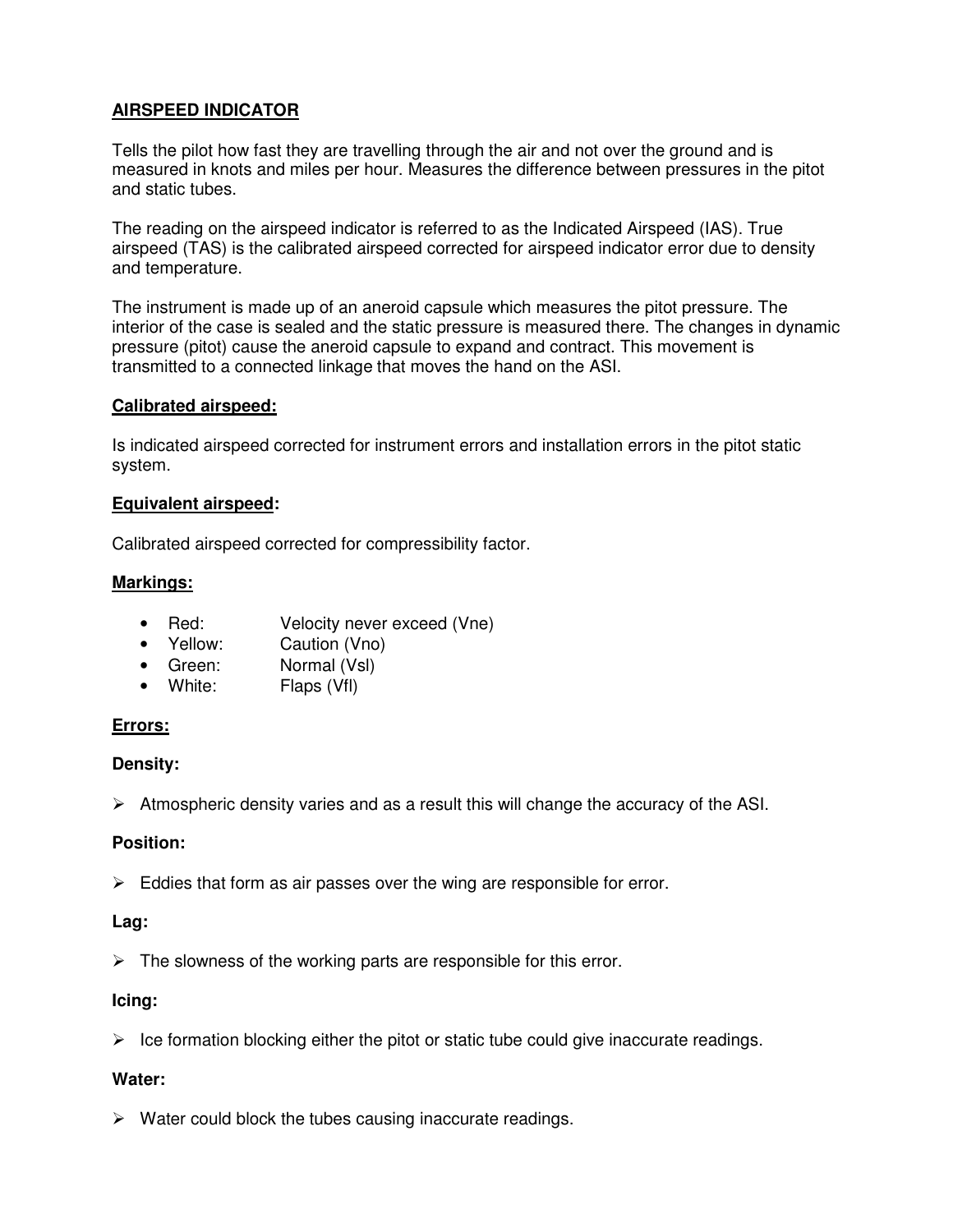# **VERTICAL SPEED INDICATOR**

Indicates the rate of climb and descent and is measured in feet per minute.

Measures the change in pressure between the capsule (atmospheric pressure) and the case of the instrument. The capsule will expand and contract which is then transmitted by linkage to the dial of the instrument.

The instrument tends to lag and will only show an accurate rate after 6-9 seconds.

# **VARIOMETER**

A very sensitive rate of climb indicator that is used to find thermals. Works on the same principle as the altimeter: the higher the altitude the less the static pressure.

### **MAGNETIC COMPASS**

Consists of two north-seeking magnets, which are attached to a float, which is also attached to a compass card. This complete magnet system is mounted on a pivot and is free to rotate. The whole assembly is mounted within the compass bowl, which is filled with alcohol to reduce the weight of the compass card and the magnets. The lubber line indicates the direction the aircraft is heading and is in line with or parallel to the longitudinal axis of the aircraft.

# **GYROSCOPE**

It is a rotor, or spinning wheel, rotating at high speed in a universal mounting, called a gimbal, so its axle can be pointed in any direction.

#### **Gyroscopic Inertia:**

The tendency of a rotating body to maintain its plane of motion.

#### **Precession:**

The tendency of a rotating body, when a force is applied perpendicular to its plane of rotation, to turn in the direction of its rotation 90° to its axis and take up a new plane of rotation parallel to the force applied.

# **GYRO INSTRUMENTS**

#### **THE HEADING INDICATOR**

The heading indicator or directional gyro is an instrument designed to indicated the heading of the airplane and because it is steady and accurate, to enable the pilot to steer that heading withthe least effort.